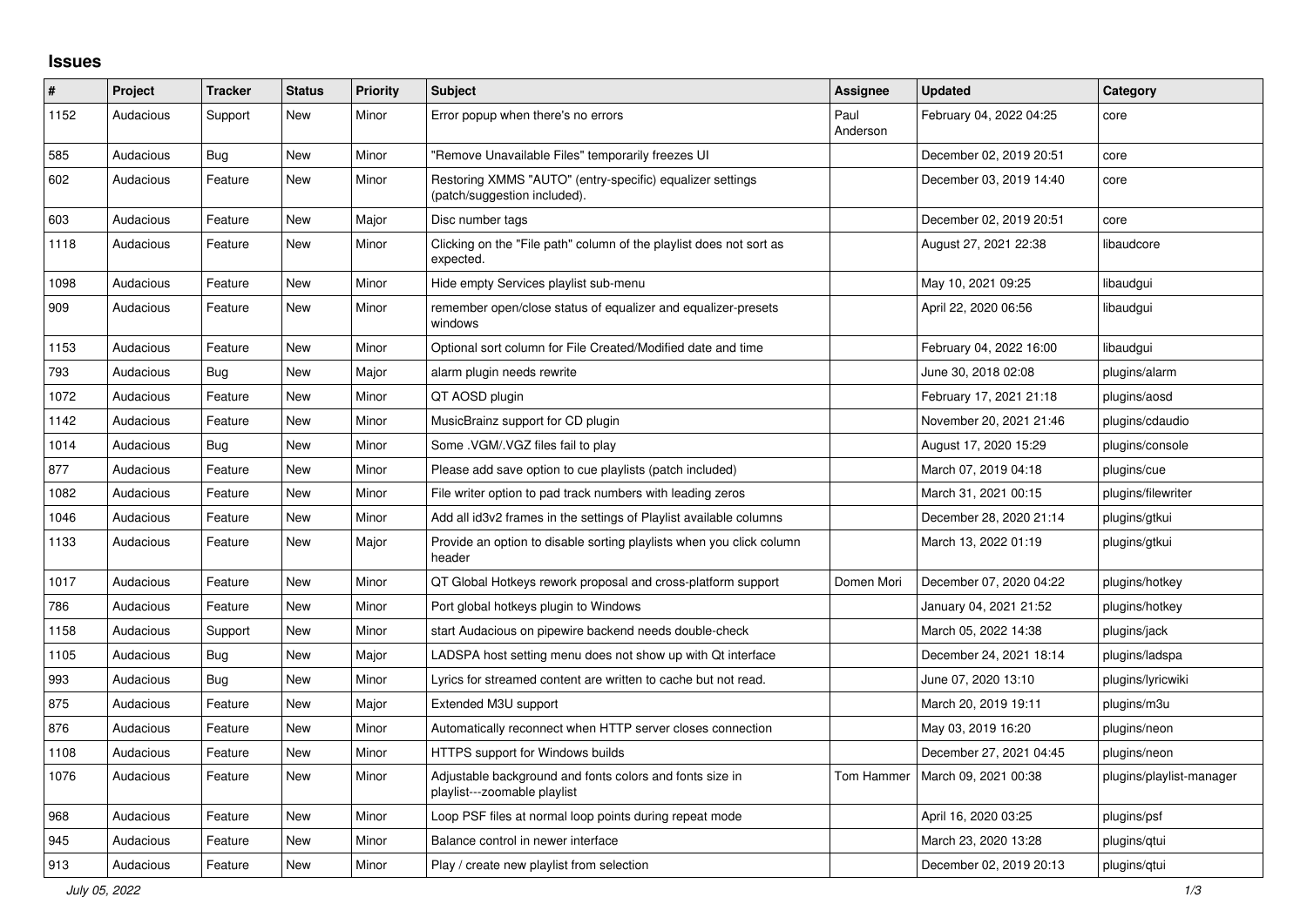| #    | Project   | <b>Tracker</b> | <b>Status</b> | <b>Priority</b> | <b>Subject</b>                                                                                      | Assignee       | <b>Updated</b>           | Category            |
|------|-----------|----------------|---------------|-----------------|-----------------------------------------------------------------------------------------------------|----------------|--------------------------|---------------------|
| 1106 | Audacious | <b>Bug</b>     | <b>New</b>    | Minor           | Could not communicate with last.fm: Error in the HTTP2 framing layer.                               |                | June 15, 2021 21:30      | plugins/scrobbler2  |
| 429  | Audacious | Feature        | New           | Minor           | Please enable scrobbling to libre.fm in Scrobbler 2.0                                               |                | September 02, 2019 10:35 | plugins/scrobbler2  |
| 943  | Audacious | Feature        | New           | Minor           | Being able to add several folders to the library, and arrange that<br>Audacious recognizes symlinks |                | March 23, 2020 15:41     | plugins/search tool |
| 1088 | Audacious | Feature        | <b>New</b>    | Minor           | plugin: status icon: ADD option to select tray mouse Middle Click action                            |                | April 11, 2021 12:05     | plugins/statusicon  |
| 969  | Audacious | Feature        | New           | Minor           | streamtuner plugin: Please add column-sortability, or at least sort<br>alphabetically by 1st column |                | June 16, 2020 09:54      | plugins/streamtuner |
| 975  | Audacious | Bug            | New           | Minor           | Segfault/leak on exit with streamtuner enabled                                                      | Ariadne Conill | May 01, 2020 00:17       | plugins/streamtuner |
| 859  | Audacious | <b>Bug</b>     | <b>New</b>    | Minor           | wsz skins cannot be used on Windows                                                                 |                | January 01, 2020 02:48   | win32               |
| 1101 | Audacious | Feature        | <b>New</b>    | Major           | Please add media shortcut keys for Windows 10                                                       |                | December 03, 2021 16:31  | win32               |
| 998  | Audacious | Feature        | New           | Trivial         | aacgain in aac / r128 in opus                                                                       |                | June 01, 2021 10:44      |                     |
| 1148 | Audacious | Feature        | New           | Minor           | Save the dimensions of the open-file dialogue window                                                |                | January 18, 2022 14:43   |                     |
| 1151 | Audacious | Feature        | New           | Minor           | Load balance XSPF tracks with multiple location URIs                                                |                | January 28, 2022 19:10   |                     |
| 1093 | Audacious | Feature        | New           | Minor           | Make the Song Dialog (Qt) window wider by default                                                   |                | May 17, 2021 15:36       |                     |
| 1095 | Audacious | Feature        | <b>New</b>    | Minor           | Ctrl + $Z$ / R to undo / redo changes to playlist                                                   |                | May 07, 2021 18:42       |                     |
| 1099 | Audacious | Feature        | <b>New</b>    | Minor           | Per-track ReplayGain shouldn't be enabled by default                                                |                | May 09, 2021 13:41       |                     |
| 1096 | Audacious | Feature        | New           | Minor           | Calculate and show selection stats in the status bar                                                |                | May 10, 2021 03:06       |                     |
| 1097 | Audacious | Feature        | <b>New</b>    | Minor           | Replace the volume button with a horizontal scale                                                   |                | May 17, 2021 00:21       |                     |
| 873  | Audacious | Feature        | New           | Minor           | Optionally make "previous track" restart current track                                              |                | June 08, 2021 22:55      |                     |
| 1154 | Audacious | Support        | <b>New</b>    | Minor           | Playlist column Headers                                                                             |                | March 06, 2022 16:06     |                     |
| 1160 | Audacious | Feature        | <b>New</b>    | Minor           | Ogg Opus support for streams                                                                        |                | March 11, 2022 18:09     |                     |
| 1164 | Audacious | Support        | New           | Minor           | Wheel mouse on tray icon do not change volume / context windows do<br>not appear (with cover)       |                | March 19, 2022 13:17     |                     |
| 1170 | Audacious | Feature        | <b>New</b>    | Minor           | Playback mode button                                                                                |                | April 22, 2022 16:01     |                     |
| 500  | Audacious | Feature        | New           | Minor           | fullscreen album art                                                                                |                | April 08, 2020 19:17     |                     |
| 1058 | Audacious | Feature        | New           | Minor           | Allow changing the language/locale in settings                                                      |                | January 30, 2021 18:11   |                     |
| 784  | Audacious | <b>Bug</b>     | <b>New</b>    | Minor           | Audio jumps at the start of some tracks when playing CUE+TTA files                                  |                | April 10, 2018 02:46     |                     |
| 1119 | Audacious | Feature        | <b>New</b>    | Minor           | ADD ability to silence internet radio timeout Error dialog popup                                    |                | July 31, 2021 18:36      |                     |
| 1116 | Audacious | Feature        | New           | Minor           | feature request: miniview mode with QT or GTK interace                                              |                | February 08, 2022 06:53  |                     |
| 956  | Audacious | Feature        | New           | Minor           | Stream to chromecast                                                                                |                | January 11, 2021 01:19   |                     |
| 864  | Audacious | Feature        | New           | Minor           | Drag/drop songs into playlists displayed in the Playlist Manager                                    |                | October 29, 2019 02:14   |                     |
| 955  | Audacious | Feature        | New           | Minor           | Enqueue option                                                                                      |                | April 09, 2020 03:54     |                     |
| 870  | Audacious | Feature        | New           | Minor           | View > Show Playlist and View > Show Playback Controls                                              |                | November 15, 2021 22:48  |                     |
| 883  | Audacious | Feature        | New           | Minor           | Consider adding USF plugin                                                                          |                | April 07, 2021 01:00     |                     |